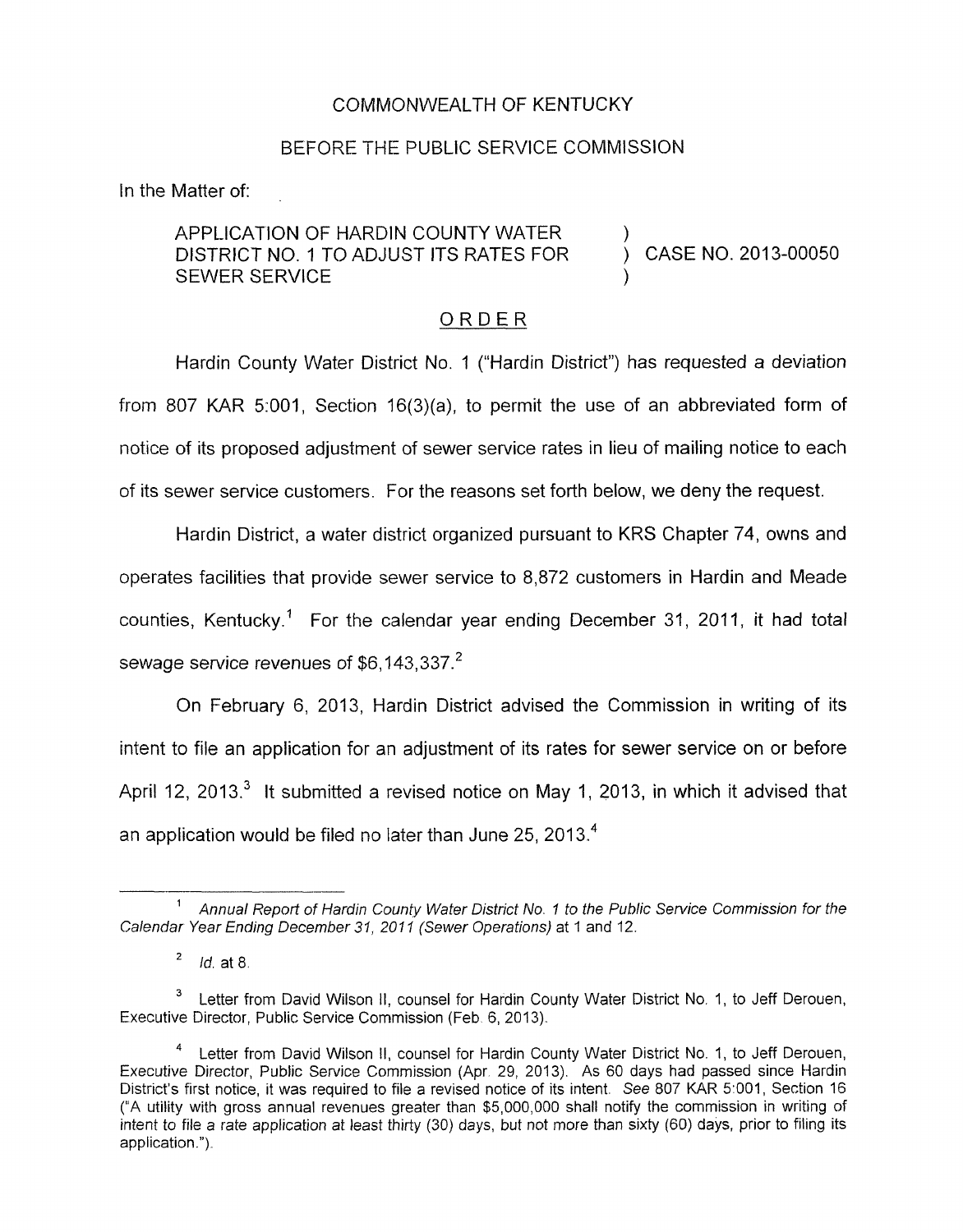With its revised notice. Hardin District requested<sup>5</sup> authority to deviate from 807 KAR 5:001, Section 16(3)(a),  $6$  which requires a sewer utility to mail notice of a proposed rate adjustment to each of its customers, and permission to use an abbreviated form of notice instead.<sup>7</sup> Hardin District proposes to publish the abbreviated notice three consecutive weeks in newspapers of general circulation; to include on its website a banner notice of the proposed increase and a link to a complete notice; to post a complete notice at several locations at its main office and at a remote payment drop box; and to place a shortened form of notice in regular mailed customer bills with information on how a complete notice can be accessed. Hardin District argues that this form of alternative method of notice<sup>8</sup> is less costly, will provide notice more quickly, and is more efficient.

This Commission is without authority to grant the requested deviation. While 807 KAR 5:001, Section 16(3)(a), provides in great detail the nature and the method of the

<sup>6</sup> 807 KAR 5:001, Section 16(3)(a), in pertinent part provides:

If the utility has twenty (20) or fewer customers or *is* a sewage utility, it shall:

1. Mail written notice *to* each customer no later than the date on which the application is filed with the commission. The notice shall meet the requirements established in subsection (4) of this section;

2. Post at its place of business no later than the filed date of the application a sheet containing the information provided in the written notice to its customers; and

3. decision on the application. Keep the notice posted until the commission has issued a final

<sup>7</sup> See 807 KAR 5:001, Section 16(7) ("Upon written request, the commission may grant a utility permission to use an abbreviated form of published notice of the proposed rates, provided the notice includes a coupon that may be used to obtain all of the required information.").

Hardin District requests relief from using a coupon with its abbreviated notice "as the use of **8** the coupon by the customer would also add cost and require additional customer effort to obtain the notice, compared to other methods proposed " Bruce Letter at 2.

Letter from Jim Bruce, General Manager, Hardin County Water District No. 1, to Jeff Derouen, *<sup>5</sup>* Executive Director, Public Service Commission ("Bruce Letter") (Apr. 29, 2013).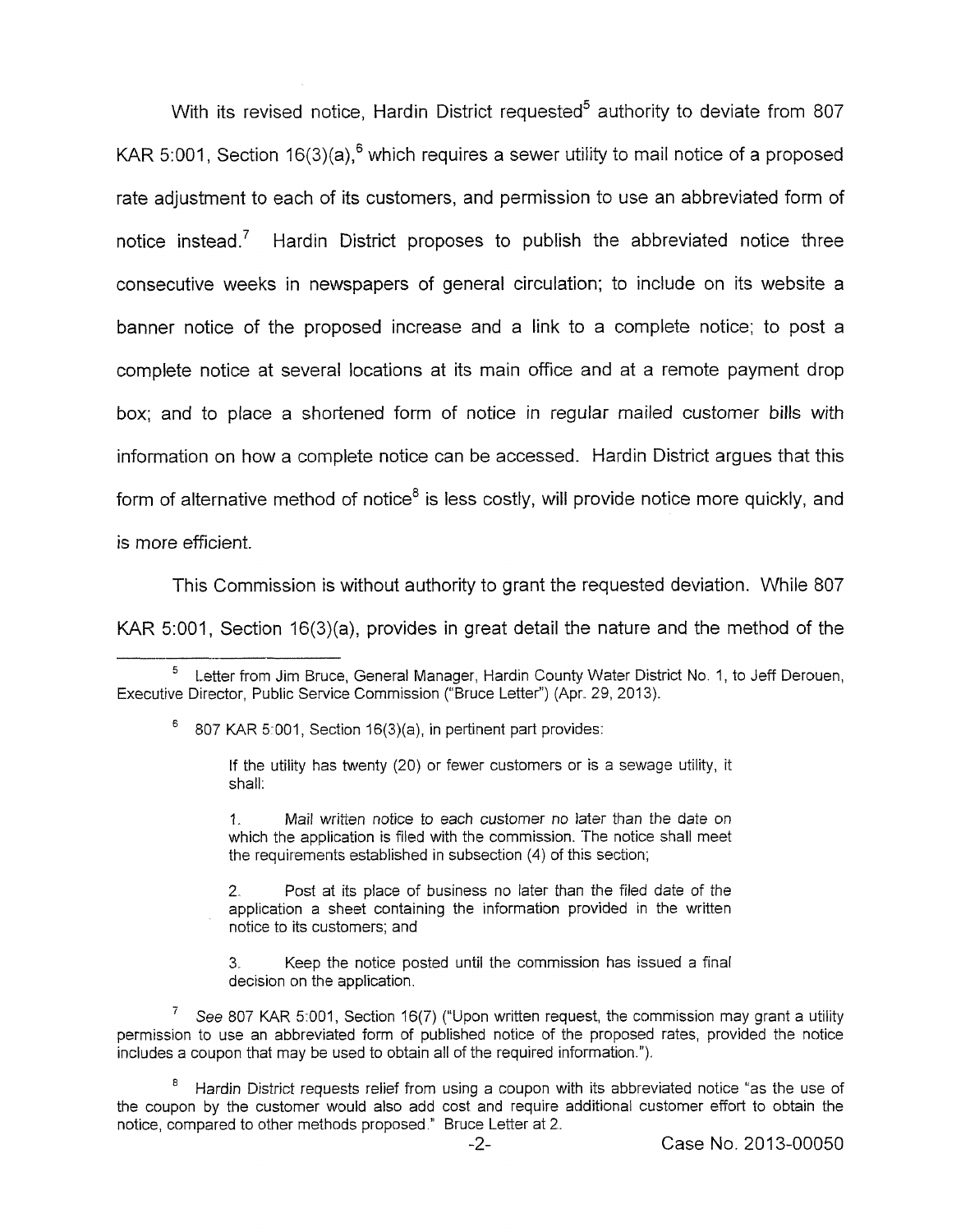notice that a sewer utility must provide, the actual requirement for written notice to each customer is found in KRS 278.185. In pertinent part, it provides:

> (I) The Public Service Commission shall require that all sewerage corporations under its jurisdiction shall, when submitting an application for a rate change, notify all its customers of the application.

> (2) Notification to the customers of the rate change application shall be in writing and shall include an estimate of the probable financial impact upon the customers.

> (3) be borne by the sewerage corporation. The cost of notifying customers of a rate change shall

KRS 278.185 specifies that written notice, not published notice, be provided to sewer customers.

We note that, while 807 KAR 5:001, Section 16(3)(a), refers to "sewer utility," $9$ KRS 278.185 refers to "sewerage corporation." This difference is of no significance in this instance. KRS 278.010(2) defines corporation to include "private, quasipublic, and public corporations, and all boards, agencies, and instrumentalities thereof, associations, joint-stock companies, and business trusts." Water districts, such as Hardin District, are considered as public corporations.<sup>10</sup> As to those aspects of its operations in which it provides sewage treatment or coliection services, Hardin District is a sewerage corporation.

<sup>&</sup>lt;sup>9</sup> 807 KAR 5:001, Section 1(11) defines a sewer utility as "a utility that meets the requirements of KRS 278 010(3)(f)."

<sup>&</sup>lt;sup>10</sup> See Valla v. Preston St. Road Water Dist. No. 1 of Jefferson County, 395 S.W.2d 772 (Ky. 1965); *City of Cold Spring v. Campbell Counfy Wafer Dist.,* 334 S.W.2d 269 (Ky. 1960) overruled by *City of Georgetown v. Public Service Commission,* 516 S.W.2d 842 (Ky. 1974).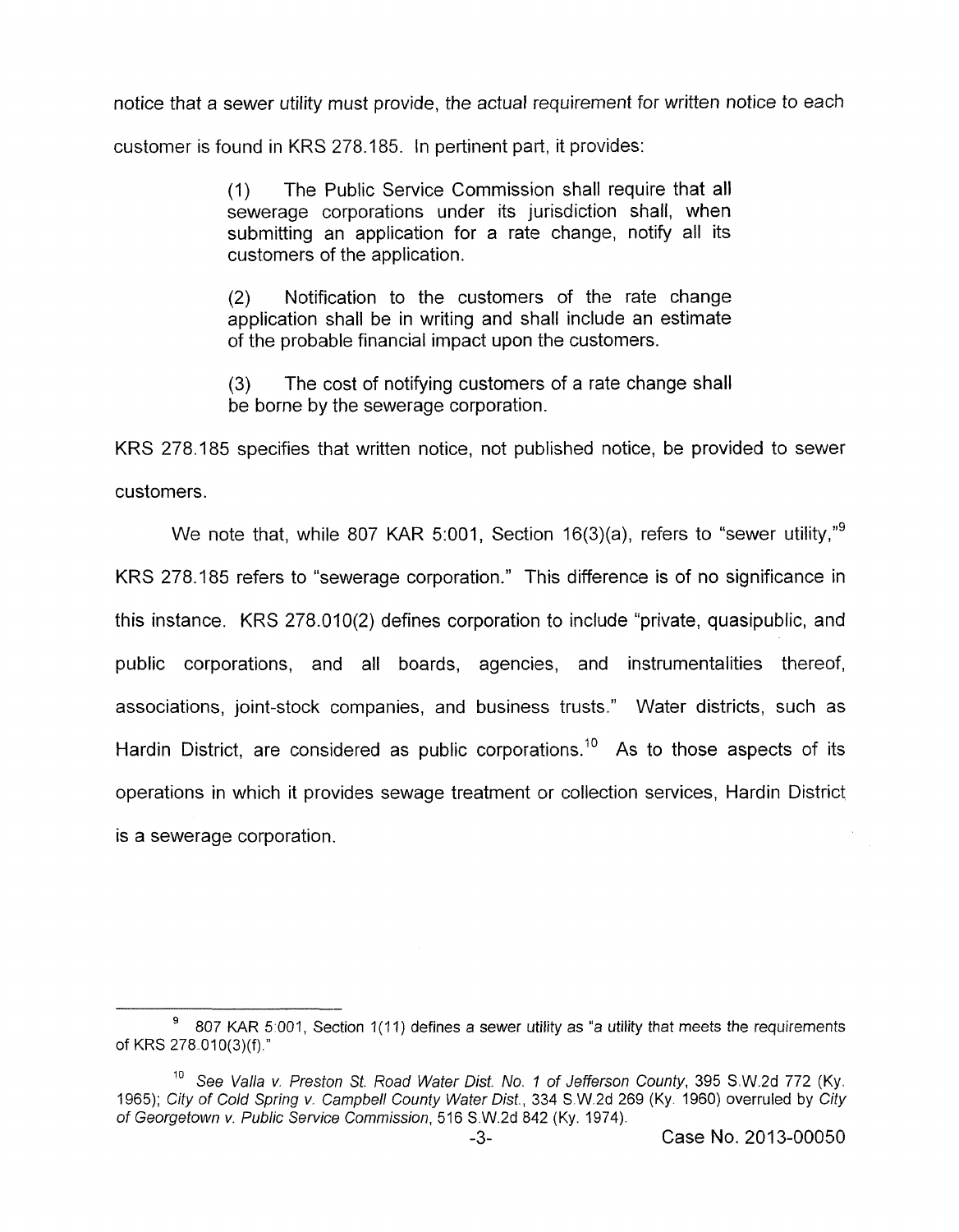As the Commission has no authority to alter or amend the requirements of KRS  $278.185$ <sup>11</sup> we lack the authority to grant the requested relief and must deny Hardin District's request.

IT IS THEREFORE ORDERED that Hardin District's request to deviate from 807 KAR 5:001, Section 16(3)(a), by publishing an abbreviated notice of its proposed rate adjustment for sewer service in lieu of written notice to each customer is denied.

By the Commission



∥tile Director

Case No. 2013-00050

<sup>&</sup>quot; *See Robertson v. Schein,* 305 Ky. 528, 534, 204 S.W.2d 954, 957 (1947) ("no administrative board may add to the requirements of a statute, nor can it eliminate therefrom any requirement contained in the statute").